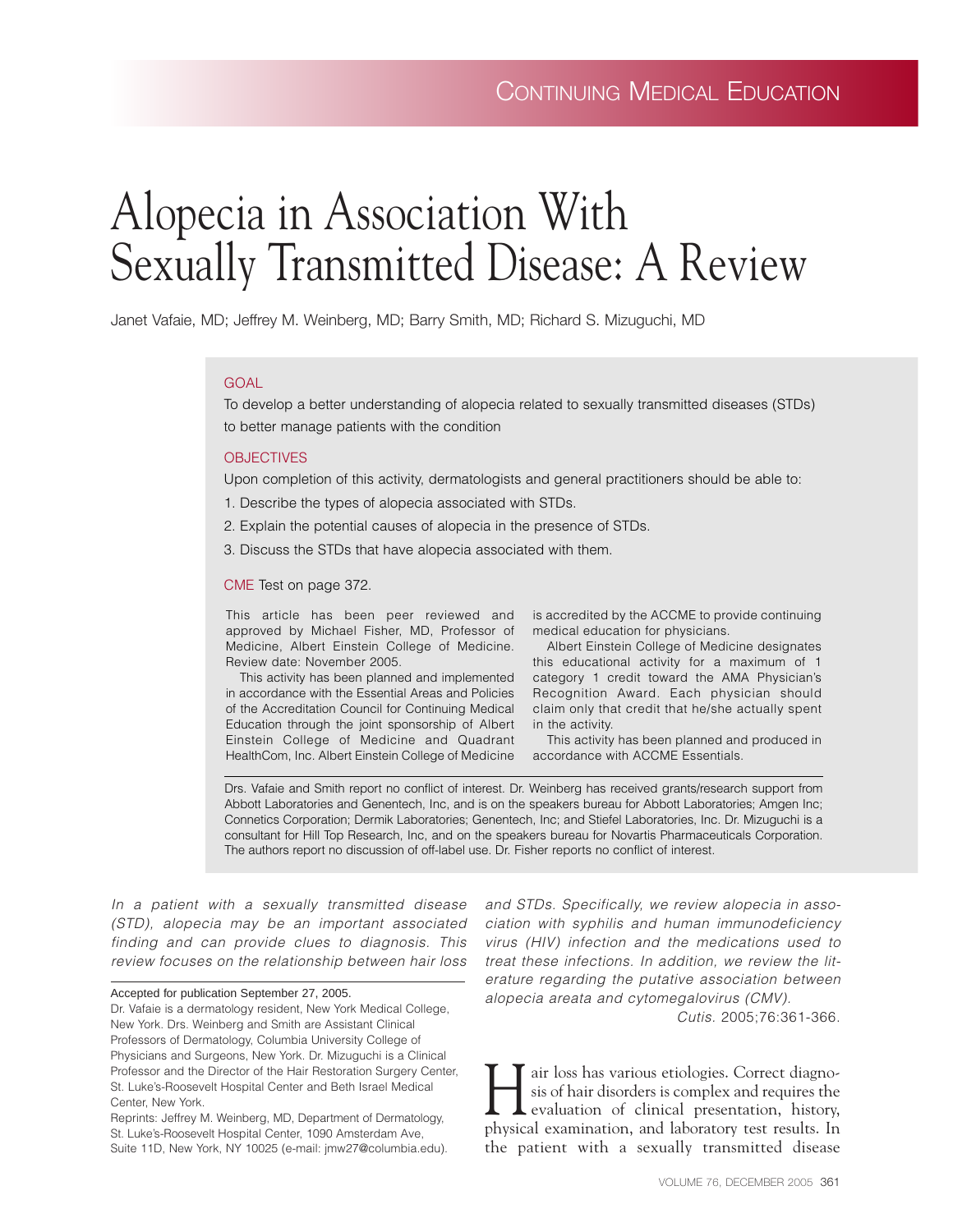(STD), alopecia may be an important associated finding and can provide clues to diagnosis. This review focuses on the relationship between hair loss and STDs. Specifically, we review alopecia in association with syphilis and human immunodeficiency virus (HIV) infection and the medications used to treat these infections. In addition, we review the literature regarding the putative association between alopecia areata and cytomegalovirus (CMV). There are multiple mechanisms involved in hair loss in these diseases, including the diseases themselves, systemic sequelae of these infections, autoimmune phenomena, and side effects of medications.

# **Syphilis**

When considering the STDs associated with hair loss, syphilis is usually the first STD described because of the large incidence of the disease and its many reported cases of associated hair loss. This is especially important due to the increasing number of current cases of syphilis. Hair loss does not occur in primary syphilis except when associated with a primary chancre of scalp. Hair loss in secondary syphilis, also known as *latent syphilis,* occurs infrequently; various series report an incidence of 2.9% to 7%.1,2 There are 2 types of secondary syphilitic alopecia. The first is an uncommon symptomatic type found in association with an actual secondary lesion (usually papulosquamous) on the scalp. The second is termed *essential syphilitic alopecia,* which designates hair loss in the absence of visible syphilitic scalp lesions. Essential syphilitic alopecia has been divided into 3 types: the classic patchy "moth-eaten" alopecia (Figure), a generalized thinning of the hair, and the moth-eaten type in combination with general thinning of the hair. Of these, patchy moth-eaten alopecia occurs most frequently. The diffuse hair loss of essential syphilitic alopecia as the only manifestation of syphilis is uncommon. Cuozzo et al<sup>3</sup> described 2 patients in whom the first sign of disease was alopecia.

Moth-eaten alopecia of syphilis is a characteristic manifestation of secondary syphilis that usually affects the scalp and occasionally other areas such as the eyebrows, beard, and pubic area.<sup>4</sup> This form of alopecia may be confused with trichotillomania, traction alopecia, and alopecia areata.<sup>5</sup> Pareek<sup>4</sup> described a case of an unusual location of patchy moth-eaten alopecia that presented on the anterior side of the lower legs of a 30-year-old man in conjunction with patchy alopecia on the scalp and thinning of the eyebrows. With penicillin administration, hair of the legs, scalp, and eyebrows started to grow; the hair was fully regrown within 6 months, which suggests good prognosis with treatment instigation for syphilitic alopecia of all areas.



Moth-eaten alopecia of secondary syphilis.

Jordaan and Louw<sup>5</sup> systematically documented the histopathologic features of 12 patients with moth-eaten alopecia. Characteristic features included follicular plugging; a sparse, perivascular and perifollicular lymphocytic infiltrate; telogenization; and follicle-oriented melanin clumping.<sup>5</sup> van der Willigen et al<sup>6</sup> conducted a study of hair roots in 11 and 8 patients with primary and secondary syphilis, respectively. A decreased number of anagen hair roots; an increased number of catagen hair roots, dysplastic/dystrophic hair roots, and anagen hair roots with sheaths; and more than 20% angulation were observed in both groups.6 In addition, Lee and Hsu<sup>7</sup> noted the histopathologic similarity between alopecia syphilitica and alopecia areata. They reported the histopathologic findings of alopecia syphilitica from 9 patients with secondary syphilis and acute hair loss. The alopecia was moth-eaten in 4 patients and was diffuse but slightly moth-eaten in 5. Microscopically, the dermoepidermal interface was not involved. The number of hair follicles was diminished, with increased numbers of catagens and telogens. Lymphocytic infiltration was present around the hair bulbs and fibrous tracts in 8 patients, and plasma cells were present in 4 biopsy specimens. Except for the follicular changes, the findings resembled those of macular/maculopapular syphilides outside the scalp.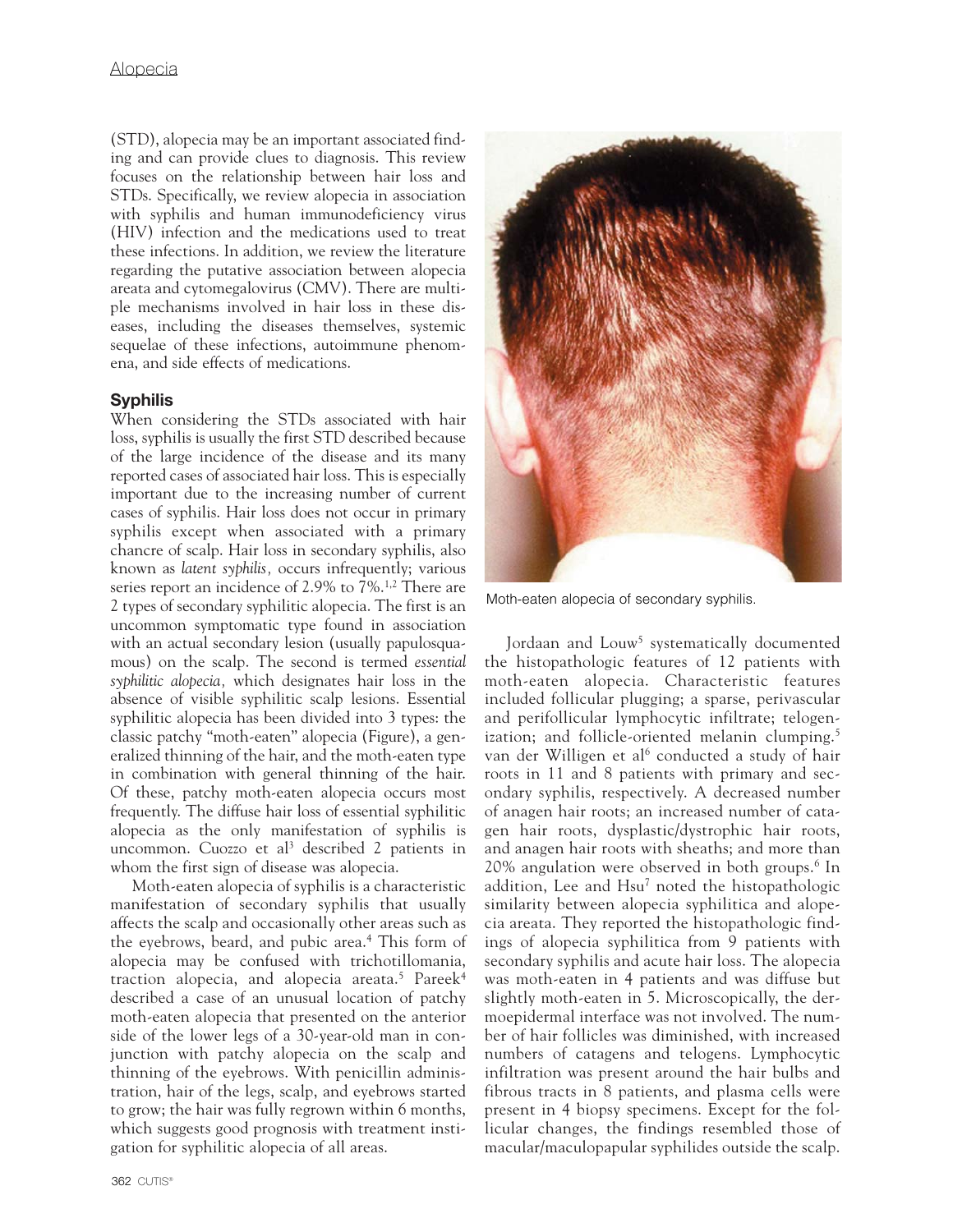With the follicular changes, the overall patterns closely resembled alopecia areata. Results of the modified Steiner stain did not reveal spirochetes in any of the patients and failed to differentiate between alopecia syphilitica and alopecia areata. Comparing the alopecia syphilitica patients with 13 patients with alopecia areata, the authors found only a few differentiating features. They concluded that the presence of peribulbar eosinophils strongly suggests alopecia areata.7 Without peribulbar eosinophils, the presence of plasma cells, abundant lymphocytes in the isthmus, or peribulbar lymphoid aggregates suggests alopecia syphilitica. Elston et al8 observed several cases of syphilis with numerous eosinophils in the peribulbar infiltrate and noted that it can be indistinguishable from alopecia areata.

When an associated skin rash or lymphadenopathy is present, the diagnosis of syphilis may be suggested and confirmed by positive serology test results. If such findings are not present, a biopsy specimen to differentiate from other forms of alopecia should be obtained. Because moth-eaten alopecia and alopecia areata have similar resemblance microscopically, syphilis serologic tests are needed.

The treatment of syphilis also has been shown to be a cause of alopecia. Pareek<sup>9</sup> described the association of syphilitic alopecia and Herxheimer reaction. A 25-year-old man presented with syphilis with widespread thinning of the scalp hair, eyebrows, and pubic area; the scalp showed patchy moth-eaten alopecia. He was treated with 1 to 2 megaunits of procaine penicillin daily for 10 days. Six hours after the first injection, the patient's temperature rose to 103F; in addition to malaise, headache, flush, and sore throat, he had a transient skin rash and marked loss of hair. All the symptoms disappeared by the next day. Two to 3 weeks later, the lymphadenopathy had disappeared, and the patient's eyebrows and pubic hair started to regrow. The scalp hair was fully regrown 10 weeks from the onset of treatment. The author concluded that diffuse and extensive hair loss after the first injection of penicillin was part of the Herxheimer reaction.<sup>9</sup>

## **HIV**

Hair loss is common in patients with HIV; in black patients, this loss may be associated with hair straightening.10 Possible causes of hair loss frequently are present in patients with HIV, including chronic HIV infection itself, acute and chronic systemic infections, local infections, nutritional deficits, immune and endocrine dysregulation, and exposure to multiple drugs.10 Alopecia areata and alopecia universalis also have been reported in patients with HIV.11-14

Smith et al<sup>10</sup> studied and reviewed the clinical and histopathologic features of hair loss in 10 patients with HIV. They noted that the most characteristic change in the hair of patients with HIV was hair loss with straightening, sometimes associated with fine hair texture and an increased tendency for broken hairs. These changes are seen in late-stage disease, most commonly in black patients. Each patient had telogen effluvium, and it was observed that any chronic or acute infection (including HIV) can lead to this condition. Nutritional deficits, often prominent in HIV patients, may lead to or potentiate telogen effluvium. Secondary infections and changes in bowel mucosa may lead to specific nutritional deficiencies even before evidence of clinical wasting is seen. In addition to caloric and protein malnutrition that may affect hair growth, minerals such as copper, zinc, and selenium are decreased in patients with HIV. Elevated levels of interleukin 6 and tumor necrosis factor  $\alpha$ , which increase epidermal proliferation, may predispose patients to abnormal keratinization by increasing the proliferative rate and nutritional requirements.<sup>10</sup>

Endocrine regulation is another important factor in hair growth. In late-stage HIV disease, androgen levels decrease while estradiol levels increase. Although thyroid hormone levels are normal in advanced HIV, thyroid functions are elevated to more than expected for the amount of wasting and may contribute to the change of hair texture, $10$ autoimmune mechanism, associated diseases, and HIV medication side effects.

In the Smith et al<sup>10</sup> study, scanning electron microscopy was performed on plucked and pulled hairs of 10 patients with late-stage HIV-1 infection. In addition, scalp biopsy specimens were examined in both vertical and transverse sections. All patients had telogen effluvium. Numerous apoptotic or necrotic keratinocytes were seen in the upper external root sheath follicular epithelium; a mild to moderate perifollicular mononuclear cell infiltrate, often containing eosinophils, also was seen. Additionally, the mononuclear infiltrate was seen surrounding and within the basaloid cells of the follicles in telogen phase; the midfollicular area had the most marked inflammatory infiltrate. Variable dystrophy of the hair shafts also was a consistent feature. Although telogen effluvium is a common response to a wide spectrum of biologic stresses, the presence of apoptotic or necrotic keratinocytes within the upper end of the external root sheath epithelium, as well as dystrophy of hairs, may be markers of hair loss in patients with HIV-1 infection.<sup>10</sup>

Autoimmune alopecia, including alopecia areata and alopecia universalis, can be seen in association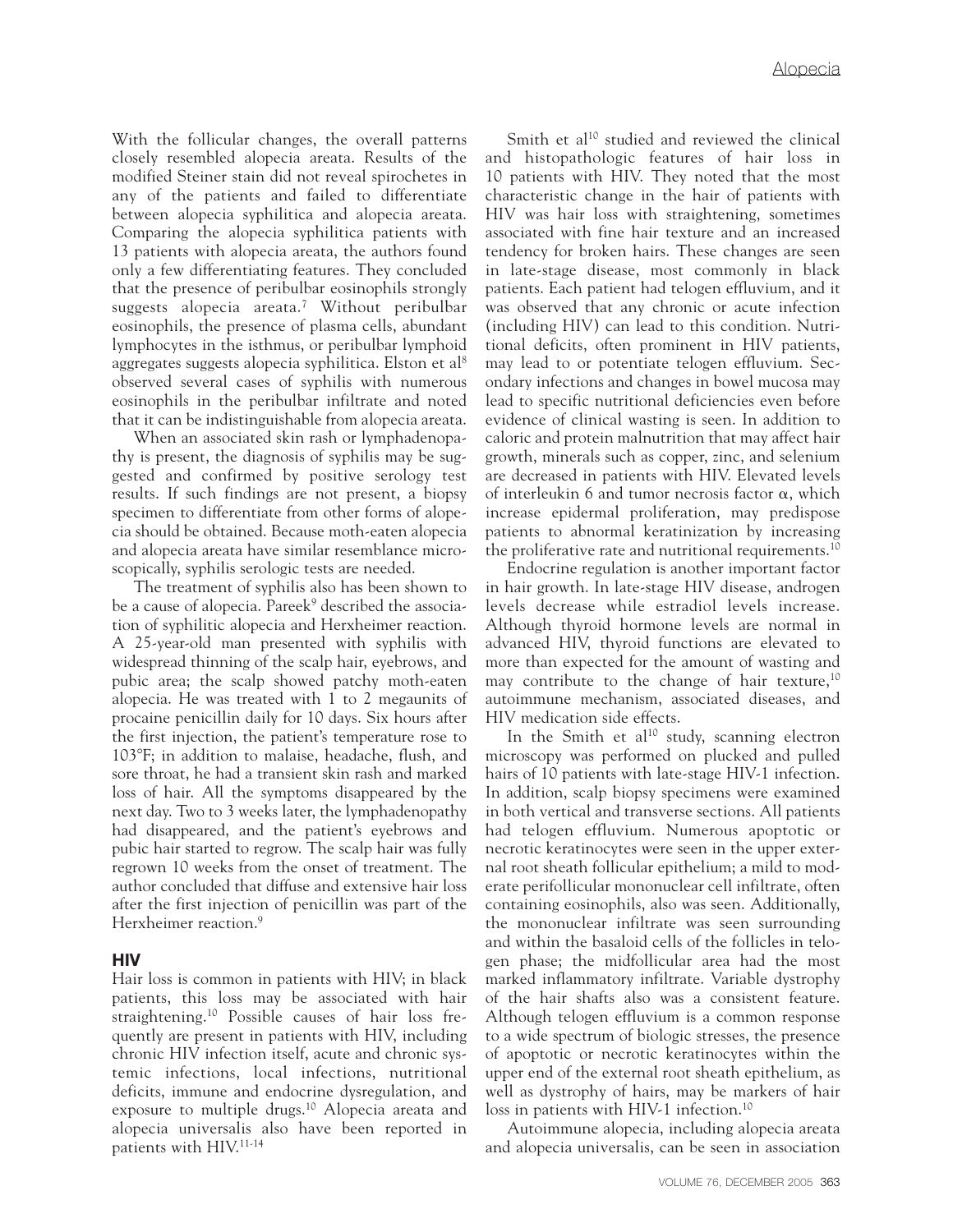with HIV.<sup>11-15</sup> Ostlere et al<sup>11</sup> first reported a case of alopecia universalis that developed in a patient 2 years after HIV antibody was detected. The patient showed loss of all scalp hair, eyelashes, eyebrows, and body hair. Two possible mechanisms for the development of alopecia were suggested. The first was that HIV induced nonspecific polyclonal B-cell activation with production of autoantibody either directly or via activated T cells; this supports a humoral theory of alopecia areata pathogenesis. Alternatively, the authors postulated that HIV induced a change in the balance between helper and suppressor cells, which resulted in aberrant cell-mediated immune effect at the hair follicles.<sup>11</sup> Werninghaus and Kaminer<sup>12</sup> described a similar patient with alopecia universalis; a biopsy specimen revealed perifollicular fibrosis without inflammation.

Stewart and Smoller<sup>13</sup> described an HIV-positive patient with altered T-lymphocyte subsets in whom alopecia universalis developed. Results of a skin biopsy of the patient's scalp demonstrated a classic perifollicular lymphocytic infiltrate; results of immunophenotyping of the same specimen revealed that most cells were CD4+ lymphocytes. During the active loss of hair, the patient's ratio of CD4/CD8 cells was decreased; however, the ratio normalized during the period of hair regrowth. Their data suggested that systemic immune dysfunction, as seen in HIV infection, may be more important in mediating alopecia areata than localized immune responses. Because of the proposed mechanism of alopecia areata developing in this patient (ie, influx of CD4+ lymphocytes to the perifollicular regions of skin when the CD4/CD8 cells ratio is low), the authors were surprised that alopecia areata is not more common in patients with HIV infection.<sup>13</sup>

Cho et al<sup>14</sup> described the association of vitiligo and alopecia areata in patients with HIV. They noted that the development of autoimmune diseases, though not life threatening, is an interesting phenomenon that may result from immune dysfunction or from B-cell infection by HIV, Epstein-Barr virus, or other unknown viruses. They described a 47-year-old man who had vitiligo and alopecia areata approximately 2 years after testing positive for HIV antibodies.<sup>14</sup> Grossman et al<sup>15</sup> described an HIV-seropositive man with acquired eyelash trichomegaly and alopecia areata. They noted that this combination of clinical manifestations is intriguing because the new onset of elongated eyelashes in patients with acquired immunodeficiency syndrome usually has been associated with severe immunosuppression, and alopecia areata has a presumed autoimmune etiology that requires T-cell activation. They concluded that the occurrence of these dichotomous conditions illustrates the potential selective pathogenesis of progressive HIV infection.15

Medications used in the treatment of HIV can play a role in hair loss. Geletko et al<sup>16</sup> reported a 33-year-old HIV-infected man who developed alopecia areata after beginning therapy with zidovudine, a nucleoside analogue reverse transcriptase inhibitor. The alopecia reversed after the drug was discontinued. The authors proposed that patients with lower CD4<sup>+</sup> counts may be more predisposed to zidovudine-induced alopecia than those in the earlier stages of HIV with higher CD4<sup>+</sup> counts.<sup>16</sup>

Indinavir-related alopecia was described by d'Arminio Monforte et al.<sup>17</sup> Of 337 patients given indinavir in combination with nucleoside analogues, 5 patients with HIV developed severe alopecia, which was evident clinically after a mean of 50 days of treatment. All patients were receiving triple therapy that included indinavir. Three patients had diffuse shedding of hair involving the entire scalp, and 2 had circumscribed circular areas of alopecia resulting in complete severe hair loss.<sup>17</sup> Bouscarat et al<sup>18</sup> reported 10 more cases of hair loss associated with indinavir therapy in patients receiving triple antiviral treatment that included indinavir. Hair loss developed during the first 6 months of indinavir therapy and initially involved the lower limbs. Progressive hair regrowth occurred within 4 months after indinavir was replaced by other treatments.18

Ginarte et al<sup>19</sup> described significant alopecia induced by indinavir plus ritonavir therapy in 3 patients a few weeks after beginning treatment. The authors noted that patients receiving indinavir often experience retinoidlike effects such as alopecia, xerosis, and cheilitis. Nonscarring alopecia can develop in patients receiving indinavir, with or without retinoid effects.<sup>19</sup> Hair loss also has been noted with the use of crixivan.20

# **CMV**

CMV is a prevalent viral pathogen.<sup>21</sup> Most people with acute CMV experience an inapparent infection. The virus usually is spread through close personal contact, including sexual transmission. There has been debate over the link of alopecia areata with CMV. In 1995, Skinner et al<sup>22</sup> described using polymerase chain reaction (PCR) techniques to find evidence of CMV DNA in paraffin block sections of lesions of alopecia areata. Of 21 patient biopsy specimens, 10 had alopecia areata and 11 had other hair loss conditions. Of the 10 alopecia areata samples, 9 were positive for CMV; no other hair loss samples were positive for CMV.<sup>22</sup> Skinner et al<sup>23</sup> theorized that CMV may achieve latency in the hair root. Reactivation of CMV was thought to be one of the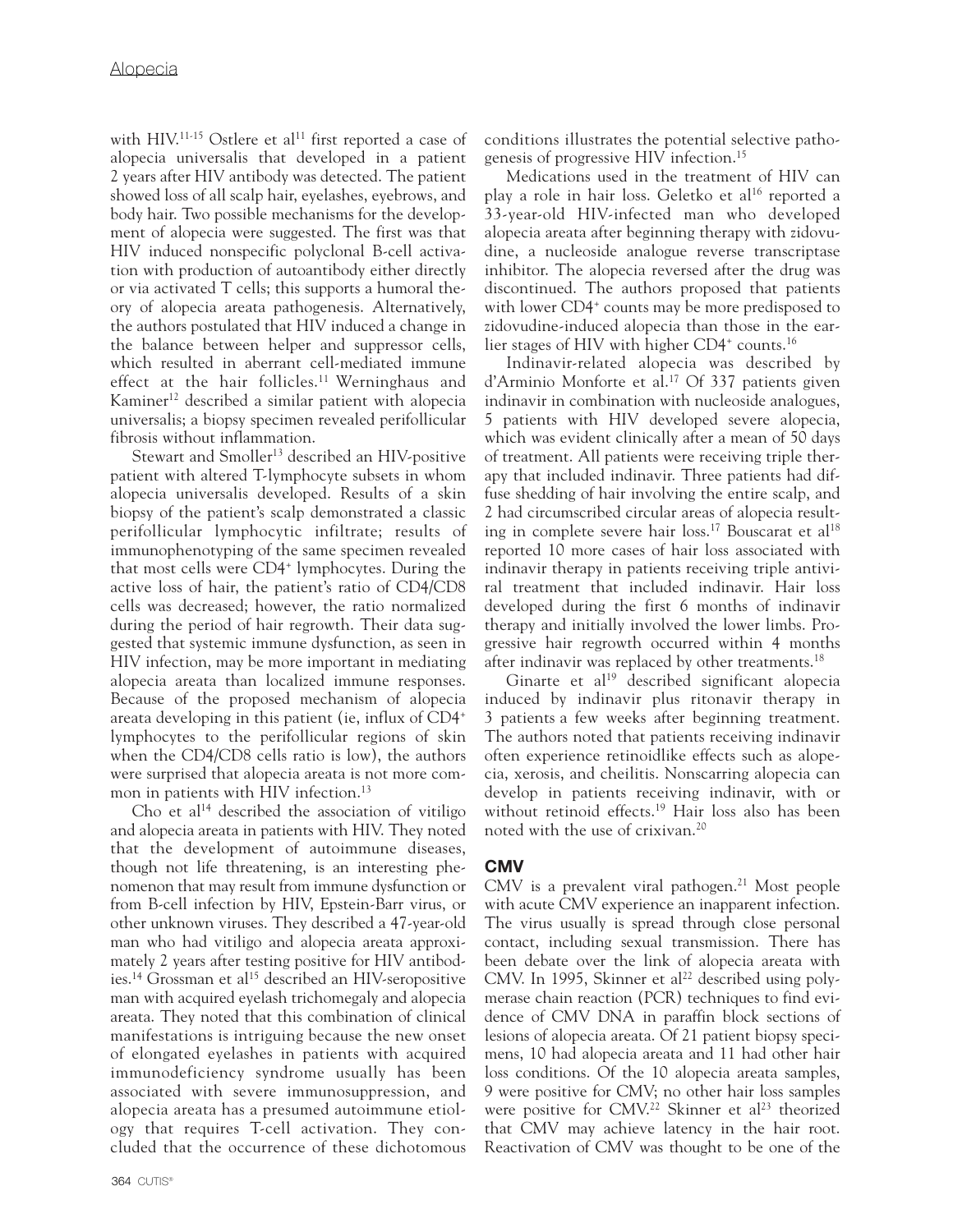pathogenic mechanisms in alopecia areata; the authors argued that a lymphocytic surveillance of not-quite-latent CMV would explain much of the behavior of alopecia areata, which has a tendency for intermittent relapses and remissions.23

The association between alopecia areata and CMV was refuted by Garcia-Hernandez et al,<sup>24</sup> who used 3 different PCR assays to detect CMV DNA in skin punch biopsy specimens of 3 patient groups: 40 patients with alopecia areata, 3 patients with HIV and alopecia areata, and 12 patients with other types of alopecia. PCR assays are known to be the most sensitive assay for CMV detection; this study used different PCR assays to achieve maximum sensitivity for CMV. No CMV DNA amplification was found in any of the specimens.<sup>24</sup>

Offidani et al<sup>25</sup> further contradicted this association. The purpose of their study was to clarify the role of CMV infection and to demonstrate the absence of replication of other autoimmune disease–related herpesviruses (eg, Epstein-Barr virus) in the pathogenesis of alopecia areata. After extraction of mRNA from tissue samples of 4 patients with active patchy alopecia areata, reverse transcriptase PCR was carried out using primers specific for some viral members of the Herpesviridae subfamily of the Herpesviridae family (eg, CMV, Epstein-Barr virus, herpes simplex virus). The authors could not detect any replication of the CMV or other  $\beta$  Herpesviridae in the samples collected, which supports the hypothesis that CMV is not the triggering factor in alopecia areata, neither as a reactivator of the immune response nor as a trigger of the autoimmunity.25

## **Conclusion**

Although many etiologies exist for hair loss, STDs should not be overlooked in a sexually active patient presenting with an otherwise unexplainable cause of this condition. A full workup, including clinical history, physical examination, and laboratory tests, should include STDs in the differential diagnosis (Table).

| STD        | Manifestations and Etiology                                                     | Comments                                                                                                                                                                                                                         |
|------------|---------------------------------------------------------------------------------|----------------------------------------------------------------------------------------------------------------------------------------------------------------------------------------------------------------------------------|
| Syphilis   | Symptomatic; associated with lesion<br>of secondary syphilis on scalp           | Uncommon                                                                                                                                                                                                                         |
|            | Essential; in absence of scalp lesions:<br>MEA and/or generalized hair thinning | If associated syphilitic skin rash or<br>lymphadenopathy present, confirm diagnosis<br>by positive serology test results. If not present,<br>obtain a biopsy specimen to differentiate<br>condition from other forms of alopecia |
|            | Herxheimer reaction                                                             | Marked hair loss after penicillin administration                                                                                                                                                                                 |
| <b>HIV</b> | <b>HIV</b> infection                                                            | Can be found with hair straightening, fine<br>texture, increased tendency for broken hairs;<br>telogen effluvium                                                                                                                 |
|            | Acute and chronic systemic<br>infections, local infections                      | Telogen effluvium                                                                                                                                                                                                                |
|            | Nutritional deficits                                                            | Telogen effluvium                                                                                                                                                                                                                |
|            | Immune and endocrine dysregulation                                              | Possible role of androgens, thyroid hormone                                                                                                                                                                                      |
|            | Drugs                                                                           | Zidovudine, indinavir, ritonavir, crixivan                                                                                                                                                                                       |
|            | AA and alopecia universalis                                                     | Polyclonal B-cell activation vs aberrant<br>cell-mediated immune effect                                                                                                                                                          |
| CMV        | Possibly AA                                                                     |                                                                                                                                                                                                                                  |

# **Alopecia and Sexually Transmitted Diseases\***

\*STD indicates sexually transmitted disease; MEA, moth-eaten alopecia; HIV, human immunodeficiency virus; AA, alopecia areata; CMV, cytomegalovirus.